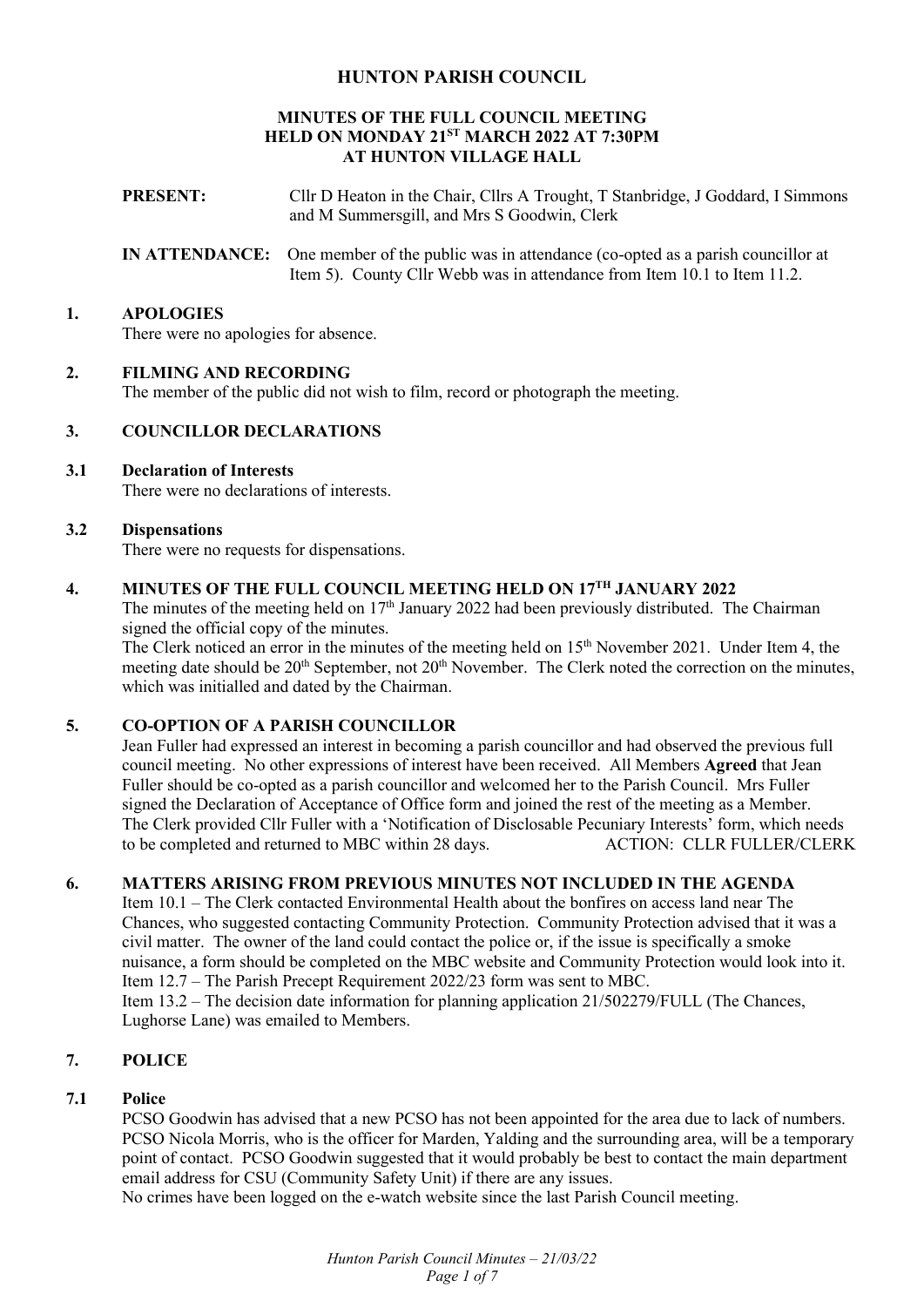## **7.2 Huntonwatch**

A Huntonwatch report was not received.

## **8. LOCAL COMMUNITY**

## **8.1 King George V Playing Field Committee**

The Chairman of the Committee, Steve Jones, sent his apologies for not attending the meeting but provided the following report:

Boundary Fence:

The boundary on the north and west corner of the field is to be planted with a hedge along much of its length, with the addition of new trees under the Platinum Jubilee Queen's Green Canopy scheme. The work for this will be done at the end of March with help from members of the Playing Field Committee and any interested parishioners.

Football Changing Rooms:

Members of the management committee of Hunton Football Club attended the meeting and were given an update on the works being proposed by the Parish Council to ensure the building is safe and secure including wiring replacement (both internal and external), reinstatement of the fire exit (if required by building regulations), new fire signage and equipment and a replacement front door and frame. The football club were asked if they were in a sustainable position going forward and whether they would commit to using / cleaning the facilities appropriately after the works were completed. The club said they were, and it was suggested that a form of memorandum of understanding could be put in place to capture the commitments from both parties for the use of the changing rooms and the ground (ie the football club and the Parish Council as the owners of the building) and once in place, this would form the template for a similar document between the cricket club and the Parish Council for the use of the pavilion and the ground.

Play Equipment:

Following the latest inspection report from MBC and the annual inspection by the Play Inspection Company in January, although no significant risks were identified, the Playing Field Committee have agreed a programme of minor remedial works, which will be done in early April by members of the committee. These include cleaning, minor repairs and repainting of the multiplay and swings; cleaning and minor repairs on the picnic tables; cleaning and minor repairs of the activity trail. Car Park:

The car park has a number of large holes in it and is in need of repair and consolidation. The Playing Field Committee have agreed the work to fill and level these with road scalpings and again, this will be done by members of the committee in early April.

Cllr Heaton noted that the hedge planting will take place on  $26<sup>th</sup>$  March; a message will be posted on the Hunton Facebook page to ask for helpers.

The Clerk has contacted Kent County Playing Fields Association for a proforma agreement the Parish Council can use to create its own agreement with the football and cricket clubs. The football club have been told they must send a representative to the Playing Field Committee and contribute more. The Parish Council will go ahead with the electrical work in the changing rooms.

The Clerk advised that Kent Fire & Rescue Service will be carrying out a fire safety audit of the village hall, changing rooms and cricket pavilion.

Cllr Heaton stated that the holes in the car park will be filled on  $10<sup>th</sup>$  April.

## **8.2 Traffic & Road Safety Working Party/Highways**

Cllr Goddard reported that the signs have been installed on East Street, paid for by KCC Highways. One sign needs to be moved as it is obstructing the view; this will be rectified by KCC Highways in the next financial year. Potholes are being reported online to KCC Highways; the water leaks on East Street have caused a big pothole.

Cllr Stanbridge reminded Members that South East Water have committed to the replacement of the East Street water main by 31<sup>st</sup> March 2022. This deadline is clearly not going to be met; Cllr Stanbridge will contact the head of engineering. ACTION: CLLR STANBRIDGE

Cllr Goddard advised that the following are works in progress with KCC Highways:

- Speed Indicator Devices waiting for a meeting;
- 40mph speed limit extension at the bottom of Hunton Hill Cllr Goddard will keep pressing although Jennie Watson (KCC Highways) is not keen;
- Kerbing outside the school waiting for feedback from Claire Chewter (KCC Highways).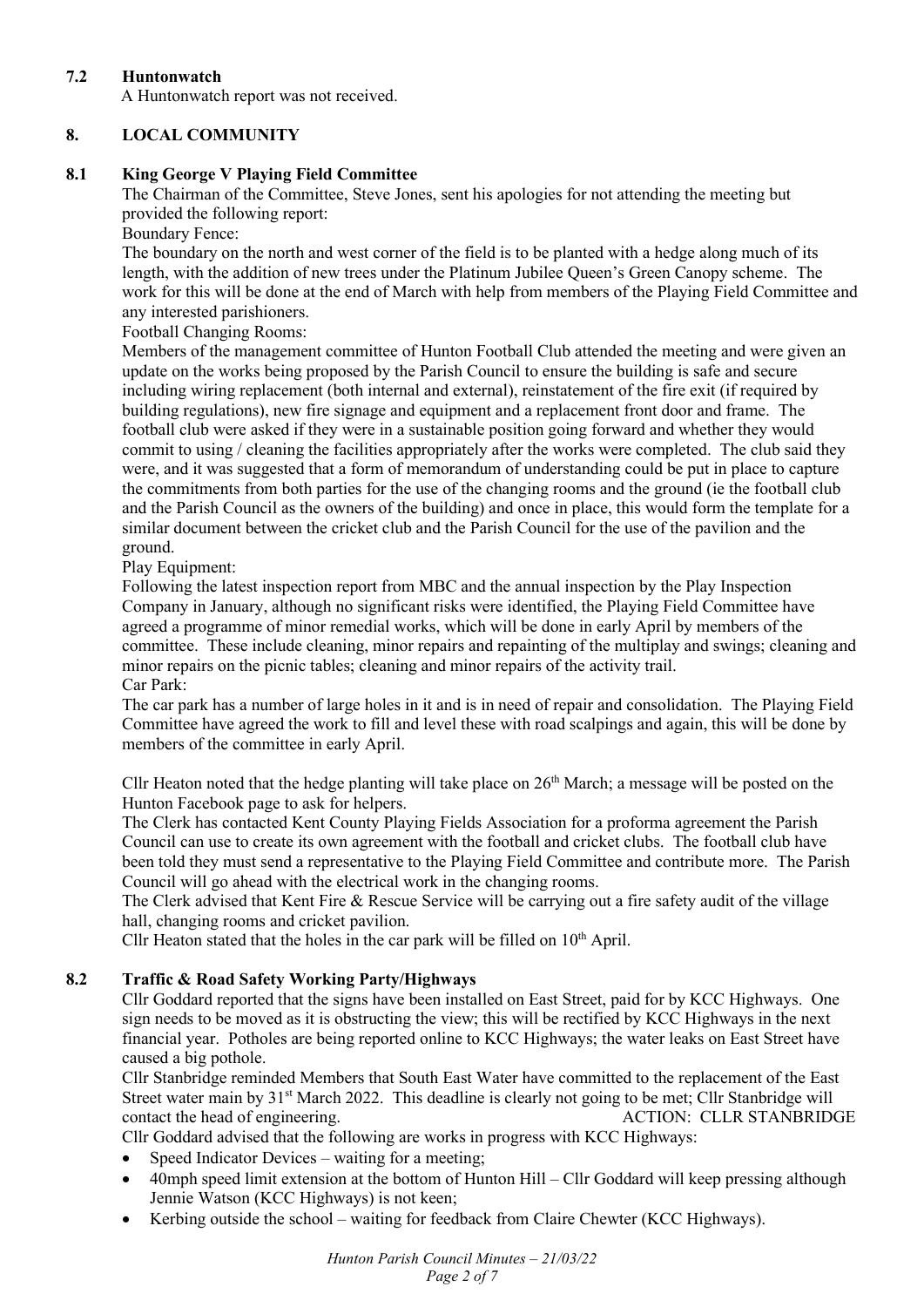Cllr Summersgill reported that the Traffic & Road Safety Working Party (T&RSWP) had met recently. There are two new members; membership now consists of five residents and three parish councillors. Items discussed at the meeting:

- Speedwatch and Lorrywatch further action required on these initiatives.
- A request has also been received from two residents of Bensted Close for mirrors at the junction with West Street as visibility is poor due the parked cars close to the junction at school drop off and pick up times. Members agreed that landowner permission would be needed for this, and the issue is being caused by people parking their cars contrary to the Highway Code ie too near to the junction.
- Someone will need to take over the recording of HGVs travelling down the wrong roads.
- KCC Highways staff have visited Redwall Lane following a complaint about mud on the road.
- The bank of gravel on East Street has been reported to KCC Highways as it is increasing and narrowing the road. Cllr Goddard agreed to raise this with Jennie Watson also.

#### ACTION: CLLR GODDARD

- Some gullies are full of soil and need to be reported.
- Cllr Summersgill will look at the road surface on Barn Hill and North Folly Road.

Questions raised at the meeting included whether quad bikes need to be taxed to be on the highway and why KCC are not cutting back vegetation which is covering road signs.

Cllr Heaton will replace the signpost at the bottom of Barn Hill.

Cllr Fuller reported that the 40mph sign on the way out of Hunton has disappeared.

The next T&RSWP meeting will be held in three months.

#### **8.3 Tree & Pond Warden**

Cllr Summersgill advised that the Visual Tree Assessment (VTA) will be carried out by Silva Arboriculture on 8<sup>th</sup> April. A previous VTA recommendation was to cut down a tree in the northeast corner of the recreation ground; the storm has taken it down.

Ponds are at much higher levels than a month ago and look to be in good order. Some of the ponds on Redwall Lane are showing signs of life. Cllr Summersgill has a list of 15 to 20 ponds that he reviews.

#### **9. COUNTY AND BOROUGH COUNCILLORS**

#### **9.1 County Councillor**

County Cllr Simon Webb had provided a written report for Members.

#### **9.2 Borough Councillors**

Borough Cllr Simon Webb had provided a written report for Members.

## **10. PARISH MATTERS**

#### **10.1 Parish Councillors**

Cllr Heaton advised that there is a new government system for Ukrainian refugees. MBC held a briefing in the previous week. Many people are interested in supporting Ukrainian refugees. The Diocese of Rochester has advised that it is better to work collectively rather than individually, perhaps using the church as a hub. In the community, if individuals want to support the cause, it may be better to contact Clock House Farm, which has a large number of Ukrainian workers, rather than wait for MBC and the government. A lot of questions are being asked but there are not many answers at the current time. MBC will help with healthcare, education, etc for refugees and they will be treated as if they are domiciled here. County Cllr Webb advised that provision will be found for child refugees in schools; there are places in most schools in Maidstone.

Cllr Heaton thanked Cllr Webb for his help and agreed to distribute the emails they had shared on this issue with Members. The Members of the Contract of the Members of ACTION: CLLR HEATON

There is no indication when Ukrainian refugees may arrive if allocations are made, but Cllr Webb has a briefing with the chief executive of MBC soon and will pass on any information received.

#### **10.2 Flooding**

Cllr Summersgill has not progressed much further on the risk mapping for areas at risk of flooding. He has had meetings with West Street residents to obtain the history of flooding in the back garden and try and establish the cause.

Cllr Summersgill is looking at the culverts under Grove Lane – one is blocked. Cllr Heaton advised that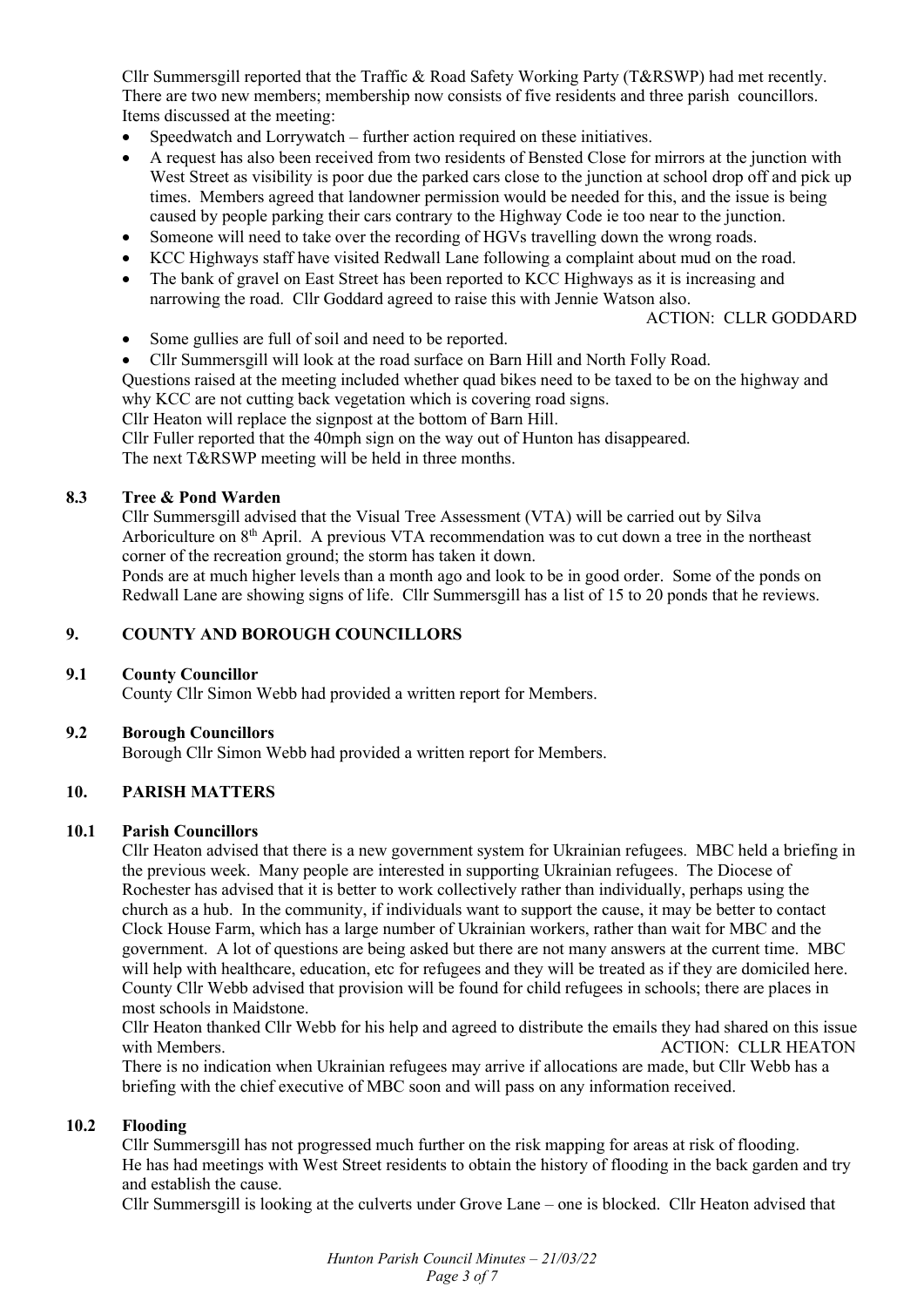the problem is that Grove Lane is an unadopted road.

### **10.3 Peace Cottages Charity**

The trustees of the Peace Cottages Charity have suggested Graham Dolman as the Parish Council nomination for trustee.

Members **Agreed** that Mr Dolman should be the nominated trustee for the Peace Cottages Charity by the Parish Council.

### **10.4 Neighbourhood Plan**

Following the last full council meeting, Cllr Heaton was going to speak to Loose Parish Council about their Neighbourhood Plan but spoke to the Chairman of Brenchley & Matfield Parish Council instead. This parish council is in the last stages of the Neighbourhood Plan process before the referendum. The chairman provided the names of several good consultants, who could be suitable for a small village like Hunton. The cost to date for Brenchley & Matfield PC has been £17,000 for a population of 2,800 people. Cllr Simmons contacted MBC to obtain some information on the process but does not have any information on funding sources. Cllr Summersgill was aware that Marden, and probably Yalding, obtained funding. Cllr Webb suggested contacting the chairman of Lenham Parish Council as they had produced a very good document.

Members considered the difficulty in getting people other than parish councillors involved in the Neighbourhood Plan process and the cost versus the risk of not having a Neighbourhood Plan. Cllr Webb added that the MBC housing allocation for Hunton is only five houses.

Cllr Simmons agreed to review the original Neighbourhood Plan reports prepared several years ago. If Members then consider it worth pursuing a Neighbourhood Plan, consultants can be contacted for more information. ACTION: CLLR SIMMONS

### **10.5 The Downs Mail**

The Downs Mail have sent a letter regarding a sponsored parish page in the newspaper. Members **Agreed** not to have a sponsored parish page in the Downs Mail as the Hunton Herald reaches everyone in the parish.

## **10.6 Annual Parish Meeting**

Members **Agreed** the invitation list and format of the Annual Parish Meeting (APM), to be held on 23rd May 2022. The first half of the meeting will be an open session where residents can ask questions and raise issues; the second half will consist of presentations from local organisations. Cllr Fuller suggested that a suggestion box could be included. Cllr Heaton will include an article in the Hunton Herald to publicise the APM. ACTION: CLLR HEATON

#### **10.7 Clerk's Report**

Members **Agreed** that the Clerk could attend the 'All About the AGAR' and 'Data Protection for Clerks' KALC training at a cost of £110 plus VAT.

The National Non-Domestic Rate Demand notice has been received from MBC for the cricket pavilion. The bill is £0 due to 100% Small Business Rate Relief being applied.

## **11. CONSULTATIONS**

## **11.1 KCC – Bus Funding Reduction Consultation**

KCC's budget for the 2022/23 financial year includes a reduction to the Supported Bus budget to £4.3m, representing a decrease of £2.2 million. KCC currently spends about £6 million a year to contract services which are not profitable for bus companies but which the council thinks are important to the communities they serve. The proposed changes mean 48 contracts have been selected for possible withdrawal from the budget.

Members **Agreed** not to respond to the consultation as the Hunton buses are not affected by the cuts.

## **11.2 The Local Government Boundary Commission – Maidstone Ward Boundaries Review Consultation**

The Commission is consulting on new ward boundaries across Maidstone. The Commission has also announced that it is recommending that the Maidstone Borough Council should have 48 councillors in the future and is to draw up a new pattern of wards to accommodate 48 councillors. The Commission has not yet proposed any new wards as it wants to consult to find out what residents and organisations think of the current wards and where the new ones should be.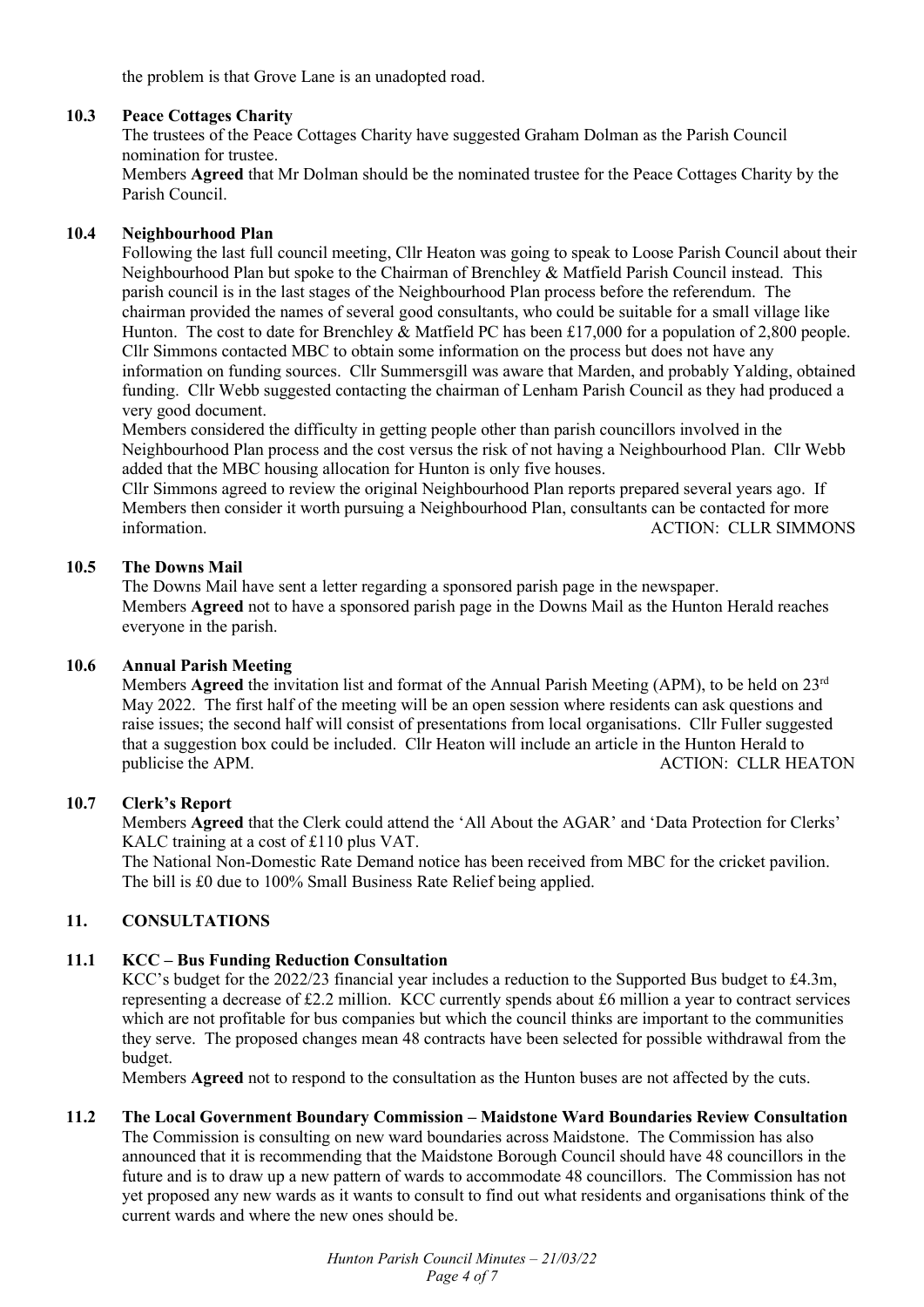Members discussed different options and **Agreed** that the best option would be for Hunton to be in a ward with Marden, Yalding and Linton (Hunton is currently in a ward with Coxheath). They are all in the River Beult catchment and Hunton and Yalding have more in common that Hunton and Coxheath. Being in a large ward allows more representation at Borough Councillor level. The option selected aligns with MBC's response to the Commission. The Clerk will submit the response. ACTION: CLERK

## **12. POLICIES**

## **12.1 Standing Orders**

The Parish Council last reviewed its Standing Orders on 29th March 2021. The NALC Model Standing Orders, on which the Parish Council's Standing Orders are based, have not changed since that time. Members reviewed the existing Standing Orders and **Agreed** to adopt them with no changes.

### **12.2 Financial Regulations**

The Parish Council last reviewed its Financial Regulations on 29<sup>th</sup> March 2021. The NALC Model Financial Regulations, on which the Parish Council's Financial Regulations are based, have not changed since that time.

Members reviewed the existing Financial Regulations and **Agreed** to adopt them with no changes.

### **13. FINANCE**

### **13.1 Budget Monitoring Report**

The Budget Monitoring Report to 28th February 2022 was **Noted**.

## **13.2 Income Received**

Members **Noted** that no income has been received since the last meeting. Notification has been received from MBC that the precept application for 2022/23 has been agreed and the precept will be paid on 8<sup>th</sup> April.

The bank reconciliation was reviewed and signed by Cllr Trought.

#### **13.3 Payments Made**

Members **Approved** the following payments made since the last meeting:

| $SO -$ Sharon Goodwin – Salary & office allowance – January<br>$SO -$ Sharon Goodwin – Salary & office allowance – February<br>Hope Grove Nurseries Ltd – Hedging plants | £464.47   |
|--------------------------------------------------------------------------------------------------------------------------------------------------------------------------|-----------|
|                                                                                                                                                                          | £464.47   |
|                                                                                                                                                                          | £1,125.00 |

#### **13.4 Electronic Payments**

Members **Approved** the following payments. Cllrs Stanbridge and Summersgill will authorise the payments set up in Unity Trust Bank using online banking:

| Action with Communities in Rural Kent – Annual membership subscription | £60.00  |
|------------------------------------------------------------------------|---------|
| Q-Tec Solutions Limited – Additional CCTV camera                       | £600.00 |
| Sharon Goodwin – Salary back pay                                       | £81.73  |
| Sharon Goodwin – Travel / Postage / Stationery                         | £50.79  |

## **13.5 Queen's Platinum Jubilee lunch**

At the Planning Committee meeting on 28<sup>th</sup> February, the Parish Council agreed in principle to a funding request from the Village Club for the Queen's Platinum Jubilee Lunch, to be held on 5<sup>th</sup> June. Members reviewed the details provided and **Agreed** that the Parish Council would fund any items pertaining to the public in general, but not those relating to the paid meal (which constitutes a private event within the public event). The amount of funding equates to approximately £1,000.

#### **13.6 Fete Committee Funds**

All members of the Hunton Fete Committee resigned in 2019, disbanding the Committee. There is approximately £6,000 in funds remaining in the bank account which the previous members of the Fete Committee would like to be transferred to the Parish Council in case others wish to resurrect the Fete in future or for use towards other events.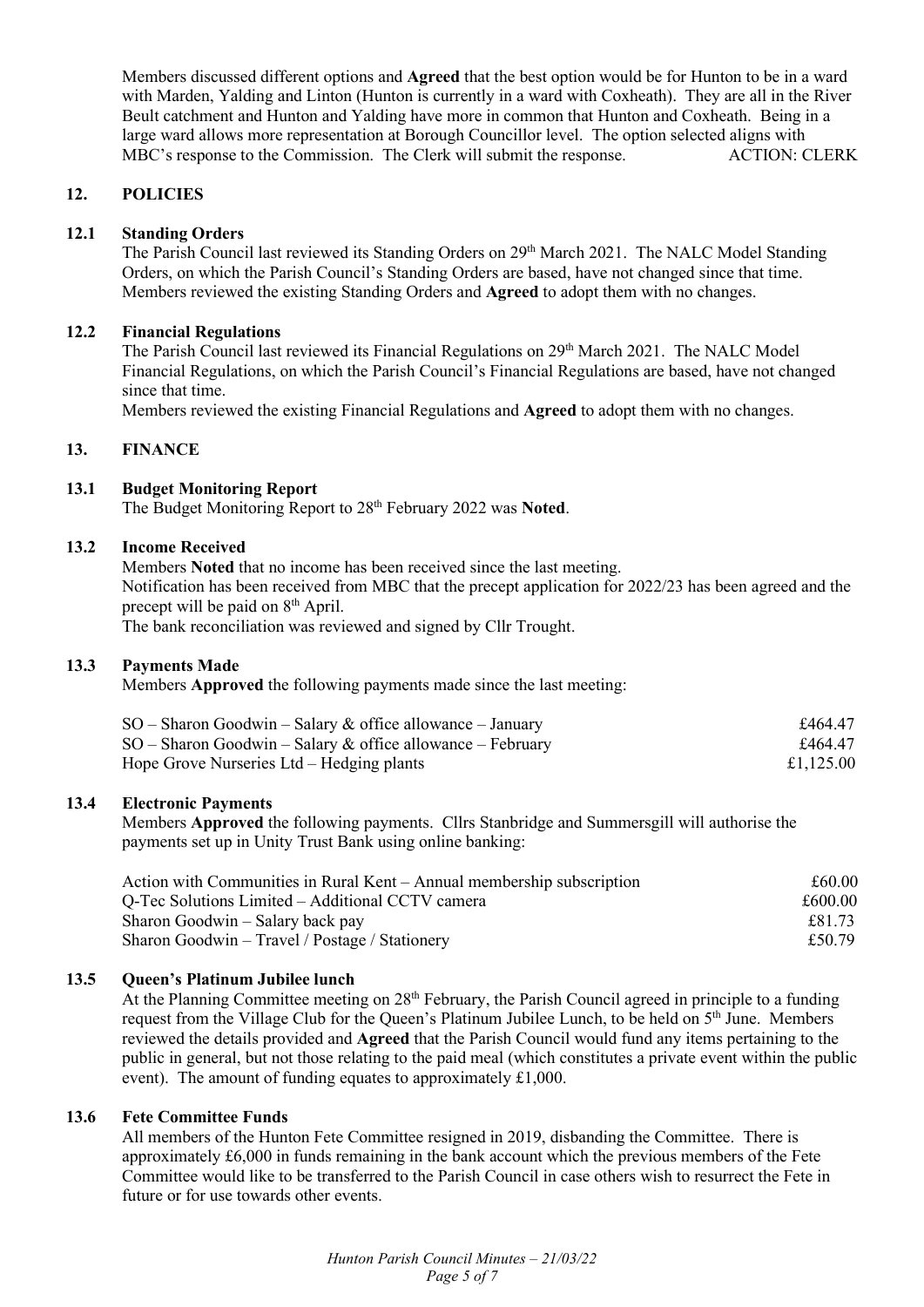The Clerk contacted the Parish Council's bank, Unity Trust Bank, to see if they could assist in setting up a trust for the funds, but they only set up bank accounts. The internal auditor was subsequently contacted, who advised that the Parish Council could accept the funds from the Fete Committee and, if the Fete Committee sets restrictions on how the funds are spent, the funds can be ringfenced in the council's accounting records. Other options would be to set up a charitable trust or not accept the funds. Cllr Trought confirmed that there had been a winding-up meeting of the Fete Committee and there are minutes which confirm that the Committee wants the funds to be transferred to the Parish Council to support entertainment and events in the parish. Members **Agreed** that the Parish Council could accept the Fete Committee funds on that basis.

### **13.7 Parish Services Grant 2022/23**

MBC is increasing the Parish Services Scheme Grant by 2%, from £1,639 in 2021/22 to £1,677 in 2022/23. Members were provided with the assumptions underlying the calculation of the grant. Members noted the increase in the Parish Services Scheme Grant for 2022/23.

#### **13.8 Review of Clerk's Salary**

The National Joint Council for Local Government Services (NJC) has agreed new pay scales, applicable from 1st April 2021. Members **Approved** the increase in the Clerk's salary (at SCP 12) in line with the NJC pay scales from 1st April 2021. Members **Approved** the Clerk's back pay of £81.73 for April 2021 to February 2022 and **Agreed** to authorise the standing order mandate to increase the Clerk's monthly salary payment from March 2022. The back pay and standing order mandate will be authorised online. ACTION: CLLR STANBRIDGE/CLLR SUMMERSGILL

### **14. PLANNING**

### **14.1 Planning Application**

### **14.1.1 The Old Forge, Barn Hill** - 22/500908/FULL

Erection of a new double garage with 2 no. roof windows. Parish Council recommendation: No objection.

#### **14.1.2 Martins Bungalow, George Street -** 22/500713/FULL

Retrospective application for conversion of outbuilding from a forge to an annexe for use ancillary to the main dwelling.

Parish Council recommendation: Comment that the Parish Council is unable to make a recommendation as the information provided is inadequate.

#### **14.1.3 Reed Court Farm, Hunton Road, Marden** - 20/505751/EIFUL

Erection of a new free-range egg farm consisting of 3 no. hen houses with extensive outdoor ranges and fencing, formal vehicle access from Hunton Road and associated parking, landscaping, woodland and tree planting, drainage and other associated works. Additional information received.

Parish Council recommendation: Renew the objection as there is still inadequate technical documentation. Cllr Summersgill provided Members with a briefing note on the additional information provided by the applicant.

## **14.1.4 Burford Farm, Redwall Lane, Linton** – 22/501015/AGRIC

Prior notification for erection of an agricultural building for cold storage. For its prior approval to: - Siting, design and external appearance.

Parish Council recommendation: No comment. The site is in Linton parish, with the entrance in Hunton parish.

#### **14.2 Planning Decisions**

No planning decisions have been made by Maidstone Borough Council since the last Planning Committee meeting.

Cllr Summersgill reported that the applicants have produced more documents, but still no Design & Access Statement for planning application 21/505627/FULL (The Green Barn, Water Lane).

Cllr Summersgill also advised that planning application 21/506545/FULL (Wilsons Yard, George Street) is on the agenda for the MBC Planning Committee on 24<sup>th</sup> March. The case officer recommended that the application should be permitted (as did the Parish Council) but it has to go to committee as new buildings will be created in the countryside.